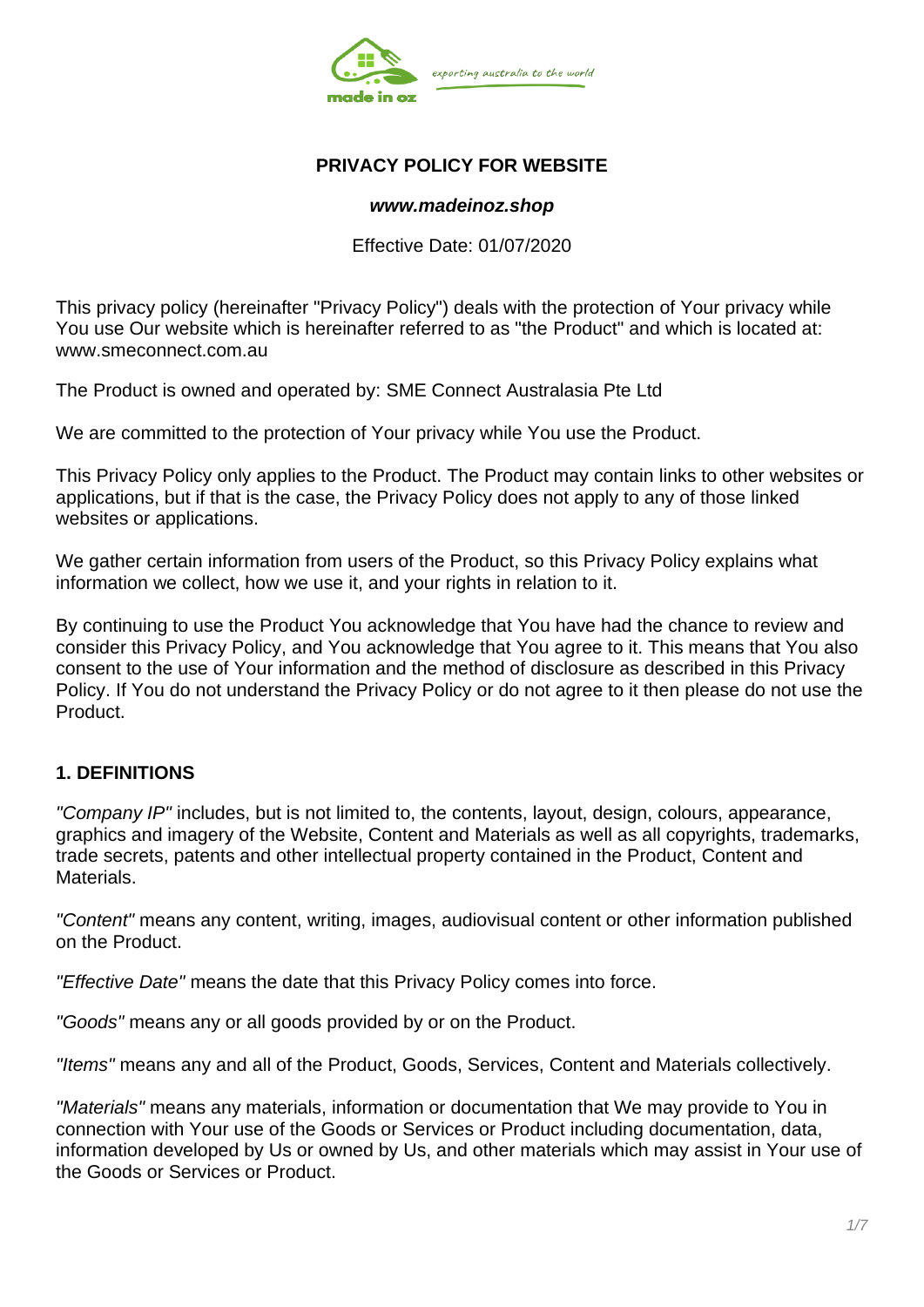*"Parties"* means both You (the user of the Product) and Us (the owner of the Product) collectively.

*"Personal Information"* means information that we obtain from You in connection with Your use of the Product.

*"Privacy Policy"* means this privacy policy.

*"Product"* means the website including all pages, all sub pages, all blogs, all forums, all other connected pages and all other connected internet content whatsoever, the home page or main page of which is located at: www.smeconnect.com.au

*"Services"* means any or all services provided by or on the Product.

*"Third Party Links"* means links or references to websites other than the Website, to content other than the Content or to materials other than the Materials, none of which are controlled by Us.

*"Third Party Service Provider"* means a third party, separate from Us or Our company but which provides services that assist Us in serving You. This may include but is not restricted to web hosting, IT services, security services, payment processing, deliveries, customer service, order fulfilment or other services.

*"Us", "We", "Our"* or "*the Owner"* refers to SME Connect Australasia Pte Ltd

*"Us", "We", "Our"* or "*the Owner"* also includes any employees, affiliates, agents or other representatives of SME Connect Australasia Pte Ltd

*"You"* or *"Your"* refers to the user of the Website.

*"Your Content"* means any Content posted to or added to the Website, Content or Materials by You or by somebody authorised by You or doing so on Your behalf.

# **2. INTERPRETATION**

a. In this Privacy Policy, unless the context otherwise requires, the following rules of interpretation shall apply:

I. Words referring to one gender include every other gender.

II. Words referring to a singular number include the plural, and words referring to a plural include the singular.

III. Words referring to a person or persons include companies, firms, corporations, organisations and vice versa.

IV. Headings and titles are included in this Privacy Policy for convenience only and shall not affect the interpretation of this Privacy Policy.

V. Each Party must, at its own expense, take all reasonable steps and do all that is reasonably necessary to give full effect to this Privacy Policy and the events contemplated by it.

VI. Any obligation on a Party not to do something includes an obligation not to allow that thing to be done.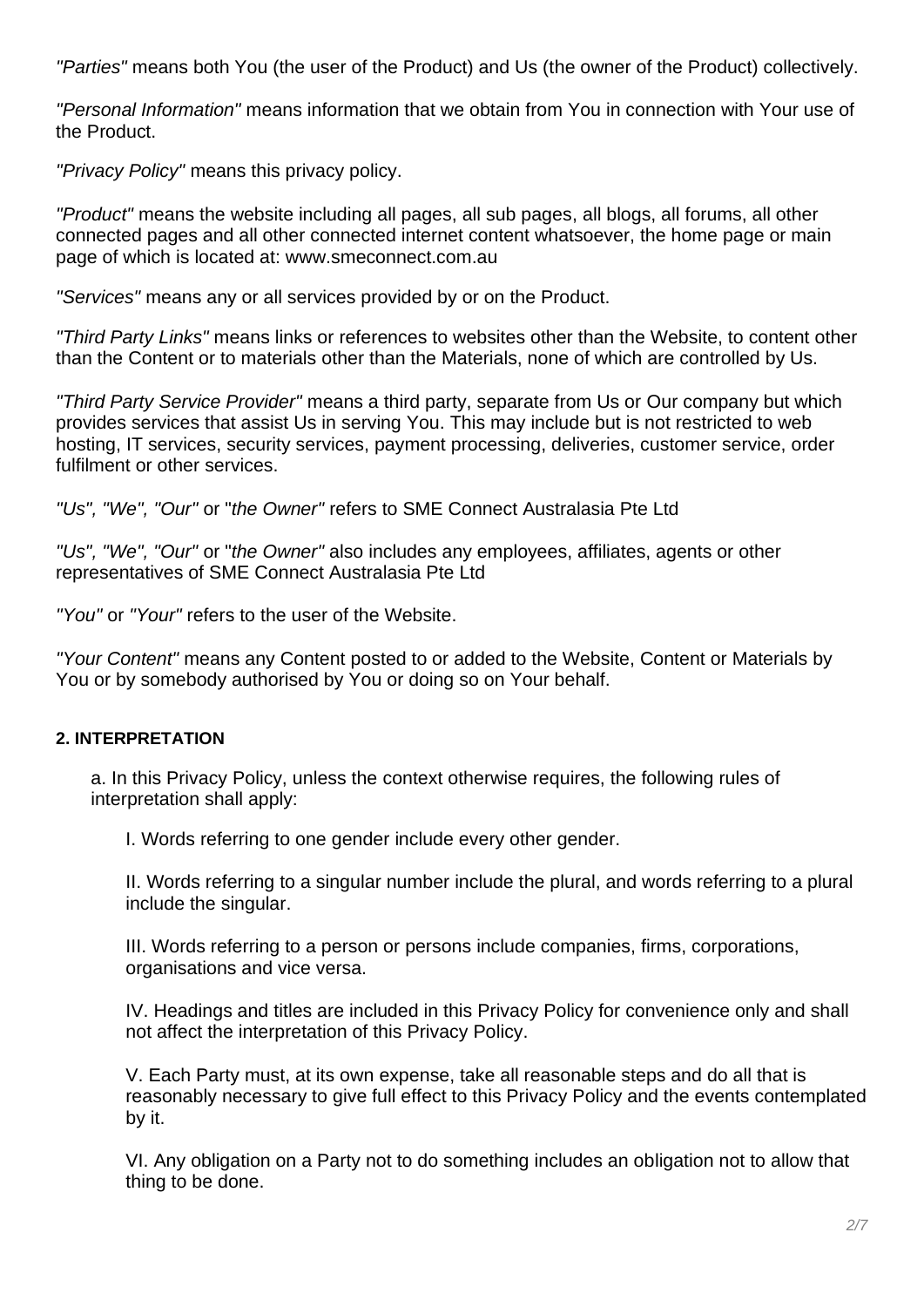## **3. TYPE OF INFORMATION AND HOW IT IS COLLECTED**

a. When You use the Product, We may collect information from You through automatic tracking systems (such as information about your browsing preferences).

b. In addition, We may collect information that You volunteer to Us (such as information that You provide during a sign up process or at other times while using the Product).

c. In order to access some specific features of the Product, You are required to provide some Personal Information. During this process, We collect some of Your Personal Information, in the following manner:

I. We will not collect information that identifies You personally, except when You specifically volunteer that information to Us when using specific Product features. These specific Product features might include, but are not limited to:

A. making purchases

B. receiving notifications by text message or email about events and promotions

C. receiving general emails from Us

D. commenting on Our content such as blogs, articles, photographs or videos, or participating in Our forums, bulletin boards, chat rooms or other similar features

II. In addition to any Personal Information that You are required to provide in order to access these additional Product features, in some cases You may be required to provide more specific information. For example, in order to make purchases, You may need to provide credit card information, billing information and postal addresses.

d. From time to time We may request information from You to assist Us in improving Our Product, Goods, Services, Content or Materials. For example, We may ask You to answer some questions about Your demographics, Your shopping preferences, or Your other preferences in relation to the Product.

e. In addition to collecting the Personal Information as already described in this clause, we may also collect the following Personal Information:

Business Name & details

### **4. COOKIES**

a. Cookies are small files stored on Your computer or mobile device which collect information about Your browsing behaviour.

b. Cookies do not access information which is stored on Your computer.

c. Cookies enable us to tailor our configurations to Your needs and preferences, in order to improve Your user experience.

d. Most internet browsers accept cookies automatically, although You are able to change Your browser settings to control cookies, including whether or not You accept them, and how to remove them. You may also be able to set Your browser to advise You if You receive a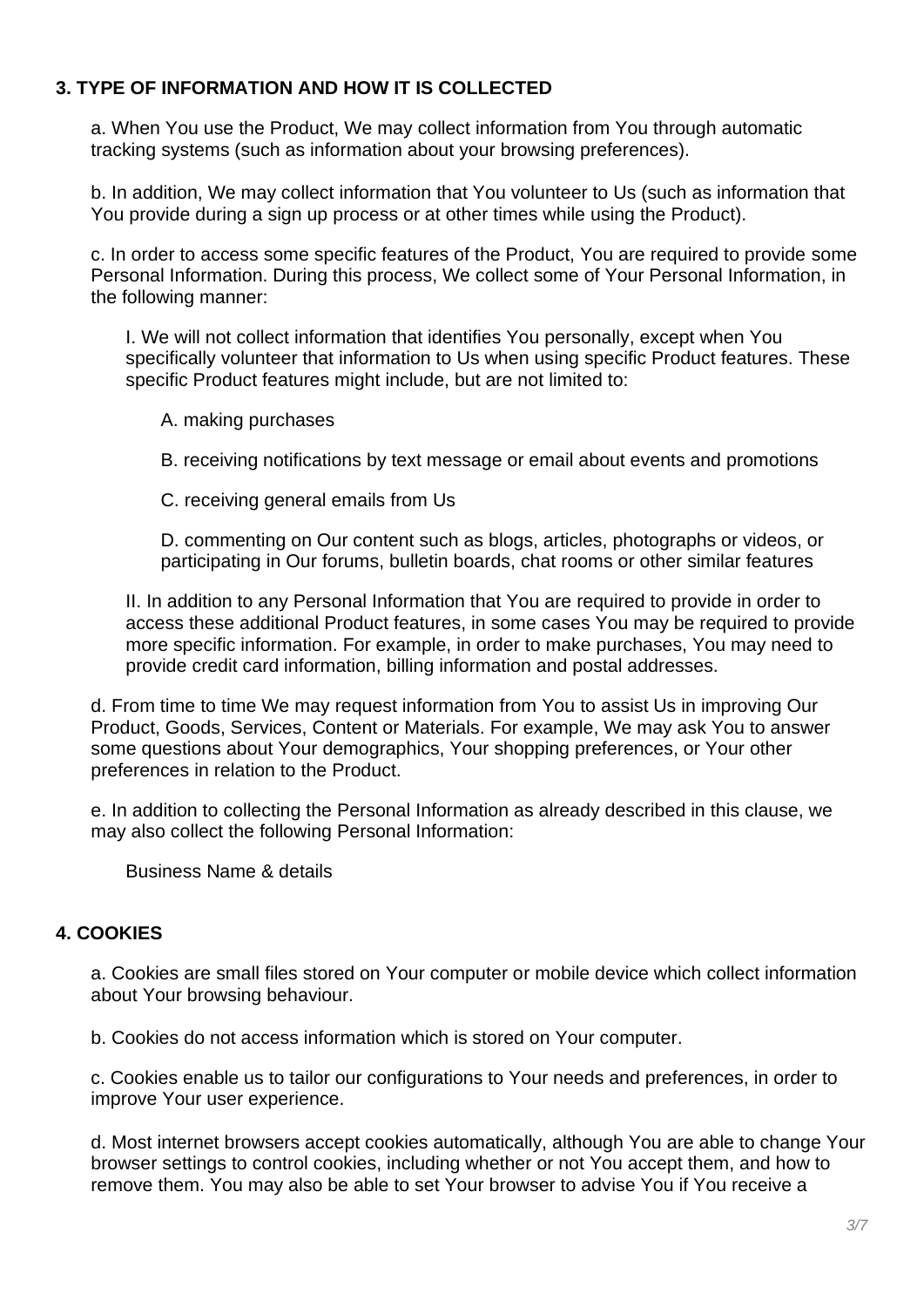cookie, or to block or delete cookies. However, if You do this, You may be prevented from taking full advantage of the Product.

e. Third parties who advertise on the Product may use cookies in order to learn about Your browsing preferences and to present relevant advertisements to You. Cookies enable these advertisers to recognise Your computer each time You are sent an advertisement. It allows them to compile information about where You saw their advertisement, and to better target their advertisements. You may notice these targeted advertisements on the Product or on other websites that You visit. We do not control the cookies that may be used by these third party advertisers. This Privacy Policy only addresses Our use of cookies and does not address the use of cookies by any of these third party advertisers. For information about the use of cookies by these third party advertisers you will need to consult their privacy policies or cookies policies respectively.

## **5. HOW YOUR INFORMATION IS STORED**

a. Please note that no systems involving the transmission of information via the internet, or the electronic storage of data, are completely secure. However, we take the protection and storage of Your Personal Information very seriously. We take all reasonable steps to protect Your Personal Information.

b. We use appropriate physical, digital, managerial and security systems to store Your Personal Information and to protect it against unauthorised access, destruction or disclosure.

## **6. THIRD PARTIES**

a. We may provide some of Your Personal Information from time to time to Third Party Service Providers so that they can help us to serve You via the Product. In particular, We may use Third Party Service Providers to assist with information storage (such as cloud storage).

b. We may provide some of Your Personal Information to Third Party Service Providers for the purpose of analysing data or tracking usage. For example, We may use these services to find out where page requests come from, dates and times of page requests, details of any website that referred You to the Product and other details about Your usage of the Product. This information enables Us to understand patterns of usage of the Product, and to improve the Product.

c. We may use Third Party Service Providers to host the Product. If this occurs, that Third Party Service Provider is likely to have access to some of Your Personal Information.

d. We may use Third Party Service Providers to fulfil orders in relation to the Product.

e. We may allow third parties to advertise on the Product. These third parties may use cookies in connection with their advertisements (see the "Cookies" clause in this Privacy Policy).

f. We may use Third Party Service Providers for the following services in relation to the Product:

Marketing, Branding, Sales & product information

g. For Your information, some of Our Third Party Service Providers may be located outside Singapore and may not be subject to Singaporean privacy laws. The countries or regions in which our Third Party Service Providers may be located include: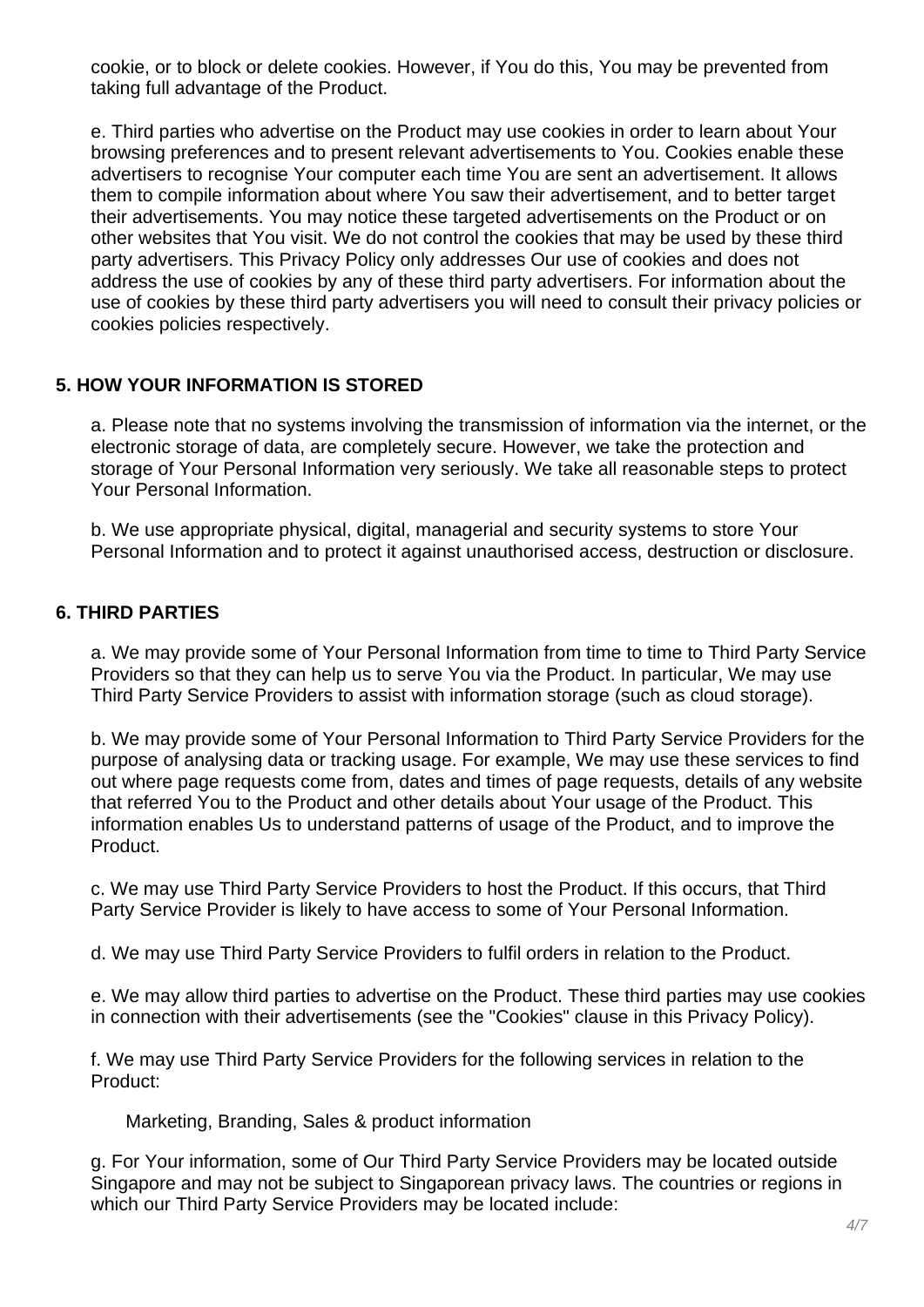Australia, Hong Kong SAR China, Malaysia & Thailand

h. However, We only share Your Personal Information with a Third Party Service Provider if that provider agrees to Our privacy standards as set out in this Privacy Policy.

i. Notwithstanding the other provisions of this Privacy Policy, We may provide Your Personal Information to a third party or to third parties in order to protect the rights, property or safety, of Us, Our customers or third parties, or as otherwise required by law.

j. We may also share Your Personal Information with the following third parties:

Related entities, service providers, agents and employees

k. We will not knowingly share Your Personal Information with any third parties other than in accordance with this Privacy Policy.

l. If Your Personal Information might be provided to a third party in a manner which is other than as explained in this Privacy Policy, You will be notified. You will also have the opportunity to request Us not to share that information.

# **7. RELATED ENTITIES**

a. We may share Your Personal Information, including Personal Information that identifies You personally, with any of Our parent companies, subsidiary companies, affiliates or other trusted related entities.

b. However, We only share Your Personal Information with a trusted related entity if that entity agrees to Our privacy standards as set out in this Privacy Policy.

# **8. COMBINING INFORMATION**

a. We may combine, link or aggregate some of Your information in order to obtain a better understanding of Your requirements. This may enable Us to better design the Product and may also assist with Our business or administration requirements.

b. We may also share aggregated information with third parties but only if that aggregated information does not contain any information that identifies You personally.

# **9. HOW YOUR INFORMATION IS USED**

a. We use Your Personal Information to help us improve your experience with Our Product. We may use Your Personal Information for purposes including but not limited to:

I. order fulfilment.

II. providing customer service to You.

III. marketing and advertising to You including both direct and indirect marketing and advertising and including marketing and advertising about products that may interest You based on Your personal preferences or demographics.

IV. advising You about updates to the Product or related Items.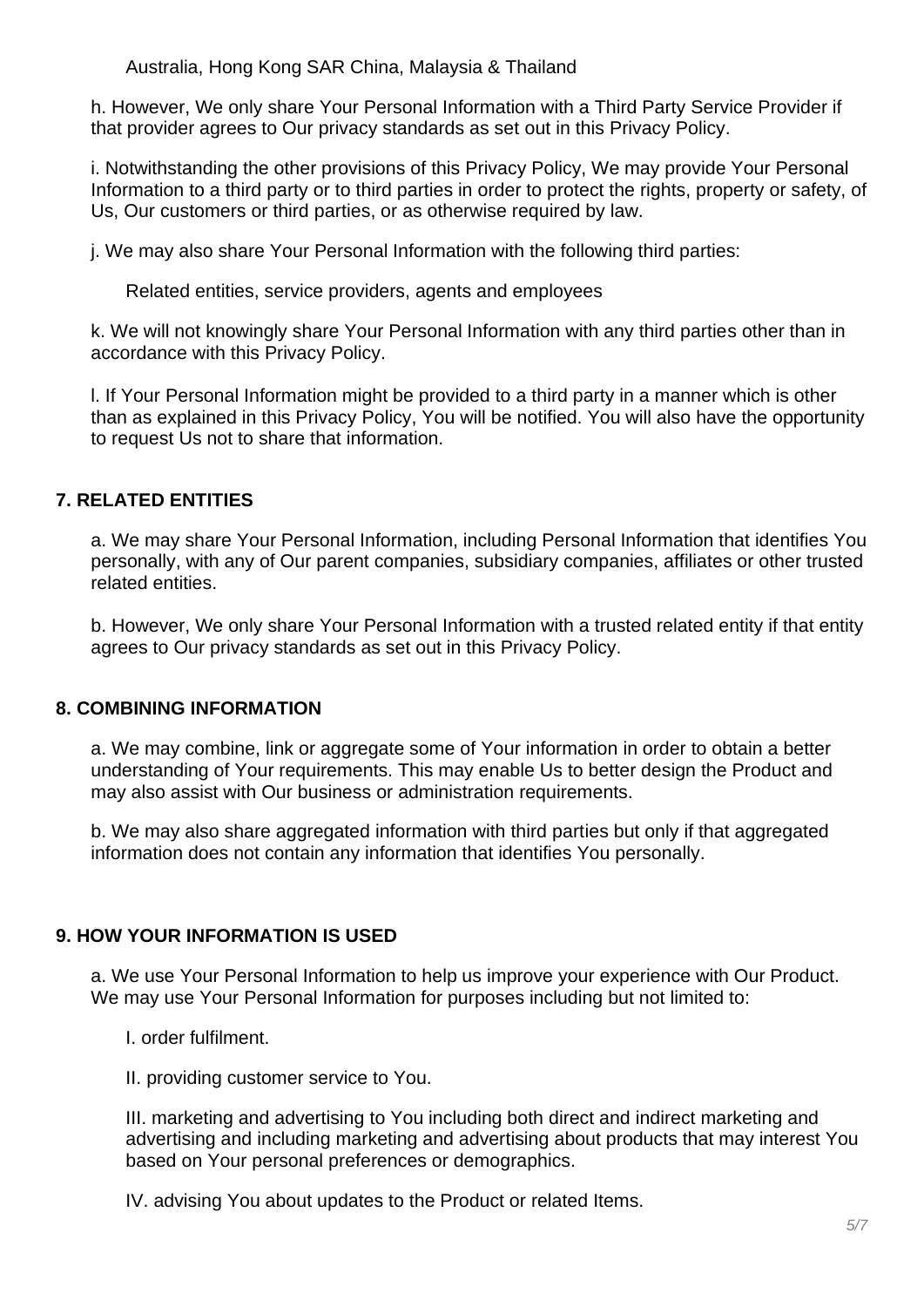V. Market research and product development.

#### **10. MERGER, RESTRUCTURE OR SALE OF OUR BUSINESS**

a. Part or all of Our business may be merged, restructured or sold including but not limited to through an ordinary sale of business or of stock, a corporate reorganisation, a change in control, bankruptcy or insolvency proceedings.

b. In the event that such a merger, restructure or sale occurs as described in the preceding sub-clause hereof, We may transfer Your Personal Information, including personally identifiable information, as part of that merger, restructure or sale.

#### **11. INFORMATION YOU RELEASE**

You acknowledge and agree that if You publish or submit Personal Information in publicly accessible sections of the Product (such as forums, bulletin boards, chat rooms, or other similar sections), then You are solely responsible for the release of that Personal Information and We are not liable or responsible in relation to the release of that Personal Information.

#### **12. EMAIL OPT IN/OUT**

If You receive an email from Us in relation to the Product and would prefer not to receive such correspondence in the future, You may follow the instructions in the email to opt out of future correspondence. You may also contact Us, using the details at the bottom of this Privacy Policy, in order to opt out of future correspondence. We will make all reasonable efforts to promptly comply with Your requests. However, You may receive subsequent correspondence from Us while Your request is being handled.

### **13. ACCESSING, UPDATING AND CORRECTING YOUR PERSONAL INFORMATION**

a. You have the right to request access to any of Your Personal Information which We are holding.

b. You have the right to request that any of Your Personal Information which We are holding be updated or corrected.

c. In order to request access, an update or a correction to Your Personal Information, you may contact us using the details at the end of this Privacy Policy.

### **14. DISCLAIMER REGARDING SECURITY**

By continuing to use the Product, You agree to the terms of this Privacy Policy. You acknowledge, agree and accept that no transmission of information or data via the internet is completely secure. You acknowledge, agree and accept that We do not guarantee or warrant the security of any information that You provide to Us, and that You transmit such information at Your own risk.

### **15. CHANGES TO THIS POLICY**